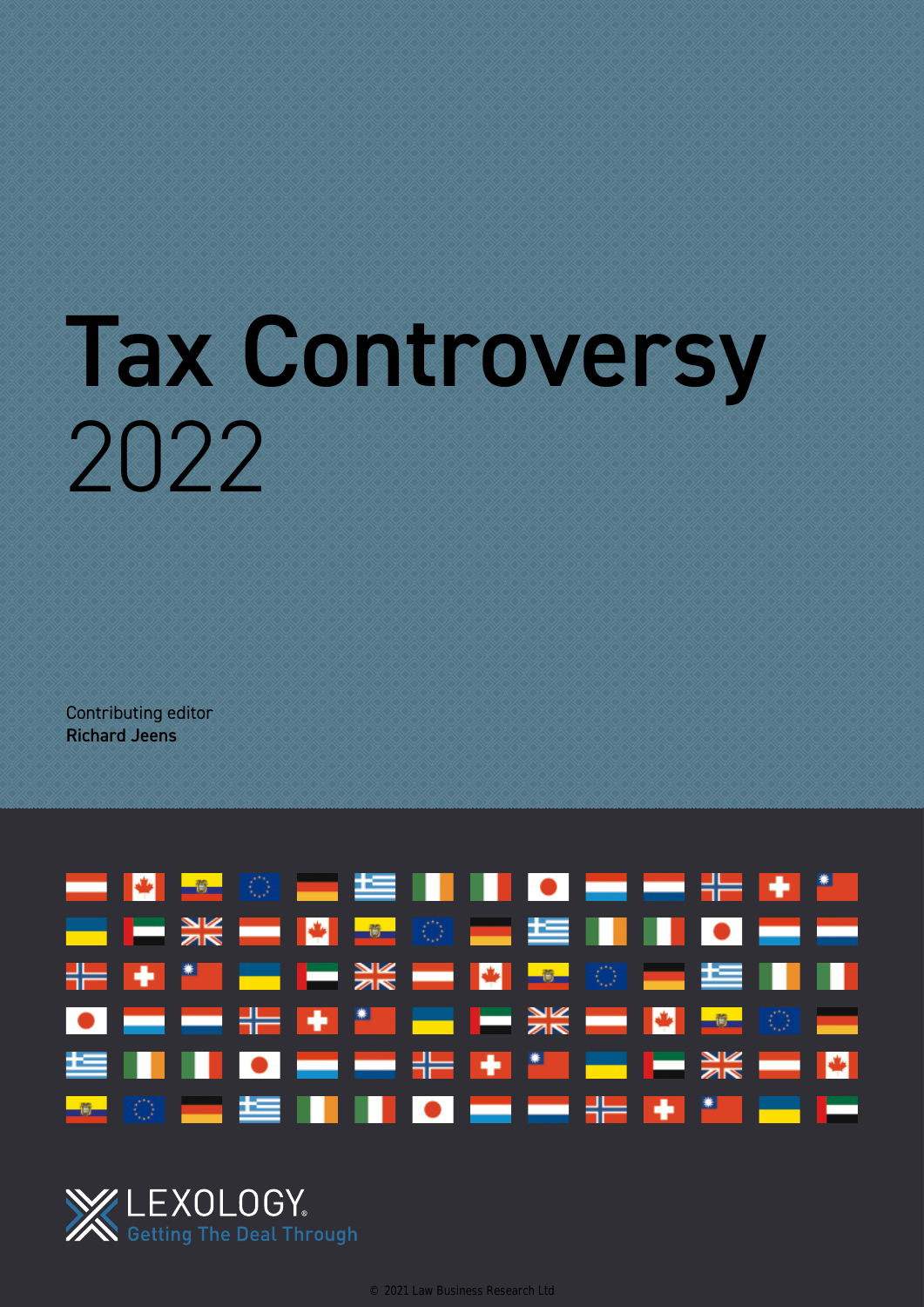#### Publisher Tom Barnes tom.barnes@lbresearch.com

**Subscriptions** Claire Bagnall claire.bagnall@lbresearch.com

#### Senior business development manager Adam Sargent

adam.sargent@gettingthedealthrough.com

#### Published by

Law Business Research Ltd Meridian House, 34-35 Farringdon Street London, EC4A 4HL, UK

The information provided in this publication is general and may not apply in a specific situation. Legal advice should always be sought before taking any legal action based on the information provided. This information is not intended to create, nor does receipt of it constitute, a lawyer– client relationship. The publishers and authors accept no responsibility for any acts or omissions contained herein. The information provided was verified between July and August 2021. Be advised that this is a developing area.

© Law Business Research Ltd 2021 No photocopying without a CLA licence. First published 2013 Ninth edition ISBN 978-1-83862-725-6

Printed and distributed by Encompass Print Solutions Tel: 0844 2480 112



## **Tax Controversy** 2022

Contributing editor Richard Jeens Slaughter and May

Lexology Getting The Deal Through is delighted to publish the ninth edition of *Tax Controversy*, which is available in print and online at www.lexology.com/gtdt.

Lexology Getting The Deal Through provides international expert analysis in key areas of law, practice and regulation for corporate counsel, cross-border legal practitioners, and company directors and officers.

Throughout this edition, and following the unique Lexology Getting The Deal Through format, the same key questions are answered by leading practitioners in each of the jurisdictions featured. Our coverage this year includes new chapters on the European Union, Germany, Luxembourg and Ukraine.

Lexology Getting The Deal Through titles are published annually in print. Please ensure you are referring to the latest edition or to the online version at www.lexology.com/gtdt.

Every effort has been made to cover all matters of concern to readers. However, specific legal advice should always be sought from experienced local advisers.

Lexology Getting The Deal Through gratefully acknowledges the efforts of all the contributors to this volume, who were chosen for their recognised expertise. We also extend special thanks to the contributing editor, Richard Jeens of Slaughter and May, for his continued assistance with this volume.



London August 2021

Reproduced with permission from Law Business Research Ltd This article was first published in October 2021 For further information please contact editorial@gettingthedealthrough.com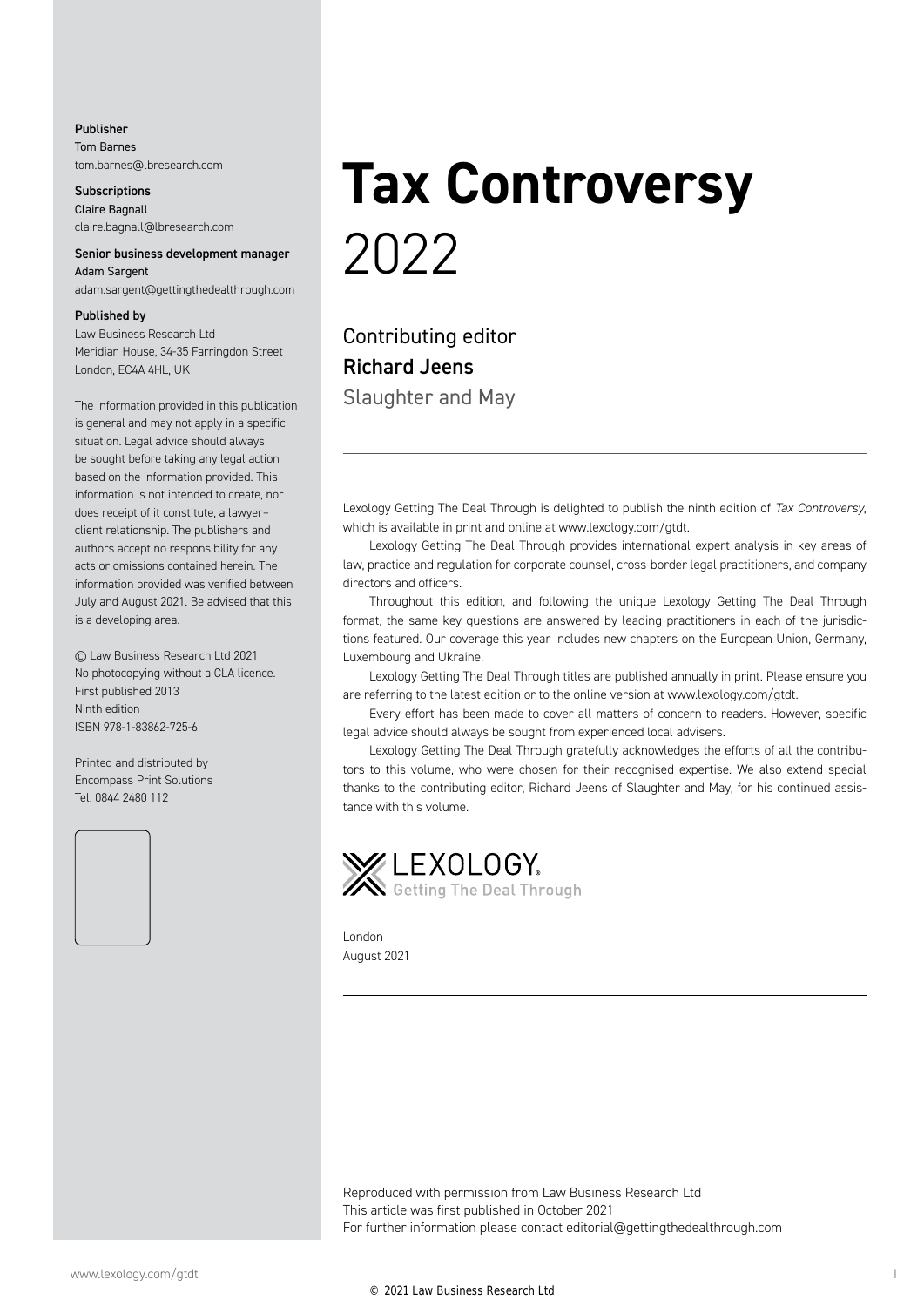# **Contents**

| <b>Global overview</b>                                | 3               | Luxembourg                        |
|-------------------------------------------------------|-----------------|-----------------------------------|
| <b>Richard Jeens</b>                                  |                 | Alain Goebel, Thierr              |
| Slaughter and May                                     |                 | and Sophie Richard                |
| <b>Austria</b>                                        | 5               | Arendt & Medernach                |
| Gerald Schachner, Kornelia Wittmann, Nicolas D Wolski |                 | <b>Netherlands</b>                |
| and Lucas Hora                                        |                 | Frank Pötgens, Ingr               |
| bpv Hügel Rechtsanwälte GmbH                          |                 | De Brauw Blackston                |
| Canada                                                | 12 <sup>2</sup> | <b>Norway</b>                     |
| Nicolas Cloutier and Anu Koshal                       |                 | Ola Mæle                          |
| McCarthy Tétrault LLP                                 |                 | <b>KPMG Law</b>                   |
| <b>Ecuador</b>                                        | 20              | Portugal                          |
| Andrea Moya and Francisco Rosales                     |                 | Miguel Durham Agre                |
| CorralRosales                                         |                 | Silva and Ricardo P               |
| <b>European Union</b>                                 | 26              | Durham Agrellos                   |
| Philipp Redeker                                       |                 | <b>Spain</b>                      |
| Freshfields Bruckhaus Deringer                        |                 | Carmen Profitós, Ja               |
|                                                       |                 | Borregón Tenreiro                 |
| Germany                                               | 32              | Ashurst LLP                       |
| Philipp Redeker                                       |                 |                                   |
| Freshfields Bruckhaus Deringer                        |                 | <b>Switzerland</b>                |
| Greece                                                | 39              | Ruth Bloch-Riemer<br>Bär & Karrer |
| John Papadakis                                        |                 |                                   |
| Dryllerakis & Associates                              |                 | <b>Taiwan</b>                     |
|                                                       |                 | Michael C H Wang                  |
| <b>Ireland</b>                                        | 46              | Chien Yeh Law Office              |
| Greg Lockhart and Joe Duffy                           |                 | <b>Ukraine</b>                    |
| Matheson                                              |                 |                                   |
| Italy                                                 | 54              | Iryna Kalnytska, Ole<br>GOLAW     |
| Massimo Antonini, Irene Pellecchia and Giovanni Monte |                 |                                   |
| Chiomenti Studio Legale                               |                 | <b>United Arab Emira</b>          |
|                                                       |                 | Mahmoud Abuwasel                  |
| Japan                                                 | 62              | Wasel & Wasel Ltd                 |
| Eiichiro Nakatani and Yutaka Shimoo                   |                 | <b>United Kingdom</b>             |
| Anderson Möri & Tomotsune                             |                 | Charles Osborne, Do               |
|                                                       |                 |                                   |

| Luxembourg                                                                                                            | 69  |
|-----------------------------------------------------------------------------------------------------------------------|-----|
| Alain Goebel, Thierry Lesage, Bruno Gasparotto, Marie Demmerlé<br>and Sophie Richard                                  |     |
| Arendt & Medernach                                                                                                    |     |
| <b>Netherlands</b>                                                                                                    | 75  |
| Frank Pötgens, Ingrid Mensing and Sophia van Straalen<br>De Brauw Blackstone Westbroek                                |     |
| <b>Norway</b>                                                                                                         | 82  |
| Ola Mæle<br><b>KPMG Law</b>                                                                                           |     |
| Portugal                                                                                                              | 90  |
| Miguel Durham Agrellos, Paulo da Rocha Pichel, Mariana Leite da<br>Silva and Ricardo Pereira Amaro<br>Durham Agrellos |     |
| <b>Spain</b>                                                                                                          | 96  |
| Carmen Profitós, Javier Hernández Galante and Ricardo García-<br>Borregón Tenreiro<br>Ashurst LLP                     |     |
| <b>Switzerland</b>                                                                                                    | 103 |
| Ruth Bloch-Riemer<br>Bär & Karrer                                                                                     |     |
| <b>Taiwan</b>                                                                                                         | 111 |
| Michael C H Wang<br>Chien Yeh Law Offices                                                                             |     |
| <b>Ukraine</b>                                                                                                        | 118 |
| Iryna Kalnytska, Olena Sulyma and Viktoria Bublichenko<br>GOLAW                                                       |     |
| <b>United Arab Emirates</b>                                                                                           | 126 |
| Mahmoud Abuwasel                                                                                                      |     |
| Wasel & Wasel Ltd                                                                                                     |     |
| <b>United Kingdom</b>                                                                                                 | 133 |
| Charles Osborne, Dominic Robertson and Richard Jeens                                                                  |     |

Slaughter and May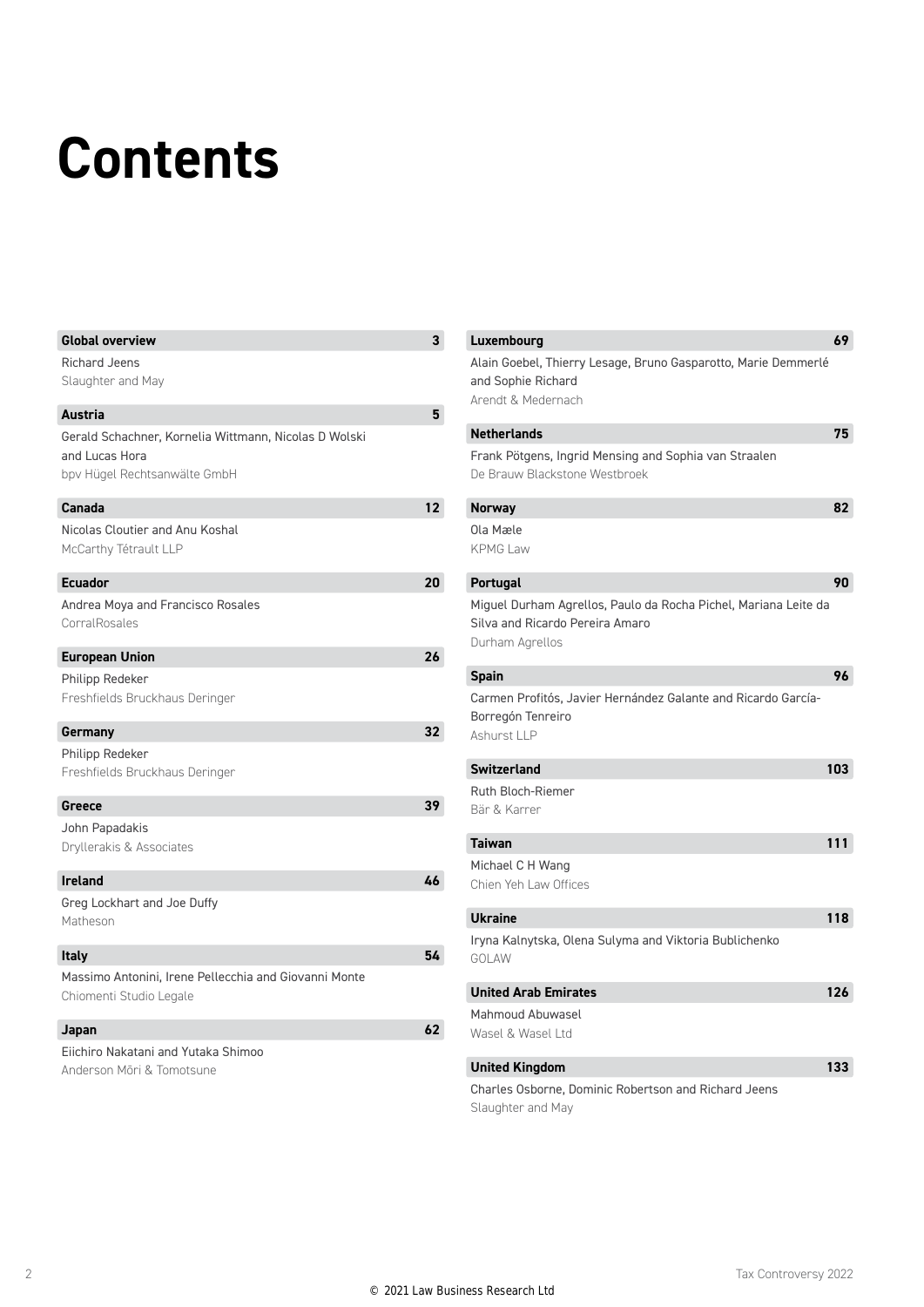## **Ireland**

#### Greg Lockhart and Joe Duffy

Matheson

#### **OVERVIEW**

#### **Legislation**

1 What is the relevant legislation relating to tax administration and controversies? Other than legislation, are there other binding rules for taxpayers and the tax authority?

The relevant legislation regarding direct taxes is principally the Taxes Consolidation Act 1997. This Act includes provisions relating to income tax, corporation tax and capital gains tax. In respect of VAT, the relevant legislation is principally the Value-Added Tax Consolidation Act 2010. The relevant legislation regarding stamp duty is the Stamp Duties Consolidation Act 1999; with respect to capital acquisitions tax, it is the Capital Acquisitions Tax Consolidation Act 2003; and, for customs, the Customs Act 2015, which implements EU customs rules. Both direct and indirect taxes are administered by the Office of the Revenue Commissioners (Revenue). Decisions of Revenue can be appealed to the recently established Tax Appeals Commission.

In the practical sense, there are many other factors that are relevant to the interpretation and administration of tax legislation, which include:

- decisions of the courts: as Ireland is a common law system, previous court decisions are binding on taxpayers, unless overruled by subsequent legislation or by a higher court;
- the Irish Constitution;
- the international dimension, for example, the laws of the European Convention on Human Rights or EU treaties, directives and regulations, together with obligations arising from Ireland's OECD membership and cooperation with the base erosion and profit shifting project;
- double taxation treaties between Ireland and other jurisdictions;
- Revenue guidance as to Revenue's administration of the law, for example, Revenue eBriefs and codes of practice; and
- Revenue internal guidance manuals that are issued to employees of Revenue to be followed in the course of their duties of administration of the Irish tax system and which are available to the public as a result of the Freedom of Information Act 2014.

#### **Relevant authority**

#### 2 What is the relevant tax authority and how is it organised?

Revenue is responsible for administration of the government's tax policies. Revenue was established by Government Order in 1923 and there are currently 110 Revenue offices countrywide. The board comprises three commissioners, one of whom is the chairman and all of whom carry the rank of secretary general. The chairman is also the Accounting Officer for Revenue. Its core function is the assessment and collection of taxes and duties. It derives its mandate from its statutory obligations and from the government as a result of EU membership. During 2018, the organisational structure of Revenue was realigned from a regional

division basis to one that is based on a nationally segmented taxpayer base. The following divisions now exist within Revenue:

- Large Corporates Division;
- Large Cases High Wealth Individuals Division;
- Medium Enterprises Division;
- Customs Division;
- Personal Division:
- Business Division;
- Investigations and Prosecutions Division;
- Personal Taxes Policy and Legislation Division;
- Business Taxes Policy and Legislation Division;
- Planning Division;
- Corporate Services and Accountant General's Division;
- Revenue Solicitor's Division;
- Information, Communications Technology and Logistics Division;
- Collector General's Division;
- International Tax Division; and
- Indirect Taxes Policy and Legislative Division.

The work that Revenue undertakes includes assessing, collecting and managing taxes and duties that account for the majority of Exchequer revenue and administering a customs regime for the control of imports and exports and the collection of duties and levies on behalf of the EU, as well as working with other state agencies in cross-departmental initiatives.

#### **ENFORCEMENT**

#### **Compliance with tax laws**

 $3$  How does the tax authority verify compliance with the tax laws and ensure timely payment of taxes? What is the typical procedure for the tax authority to review a tax return and how long does the review last?

In Ireland, businesses and individuals are required to self-assess their tax liability and file a return with the Office of the Revenue Commissioners (Revenue). They assess their tax liability over a certain period, known as the chargeable period. A self-assessment is required to be made in, and as part of, the return, stating the amount of income, profits or gains, or chargeable gains arising to the taxpayer for the period, together with an assessment of the amount of tax chargeable to and payable by the taxpayer. The self-assessment must also identify if there is a surcharge applicable for a late return. In the event that the indicative calculation is incorrect, any additional tax due must be paid one month after the amendment of the self-assessment. Interest is chargeable on any tax underpaid or paid late (ie, not on or before the due date). Companies pay corporation tax in a payment or payments of preliminary tax for the chargeable period and then complete and file a return. Following receipt of the return, Revenue may make an assessment of the company for the relevant tax.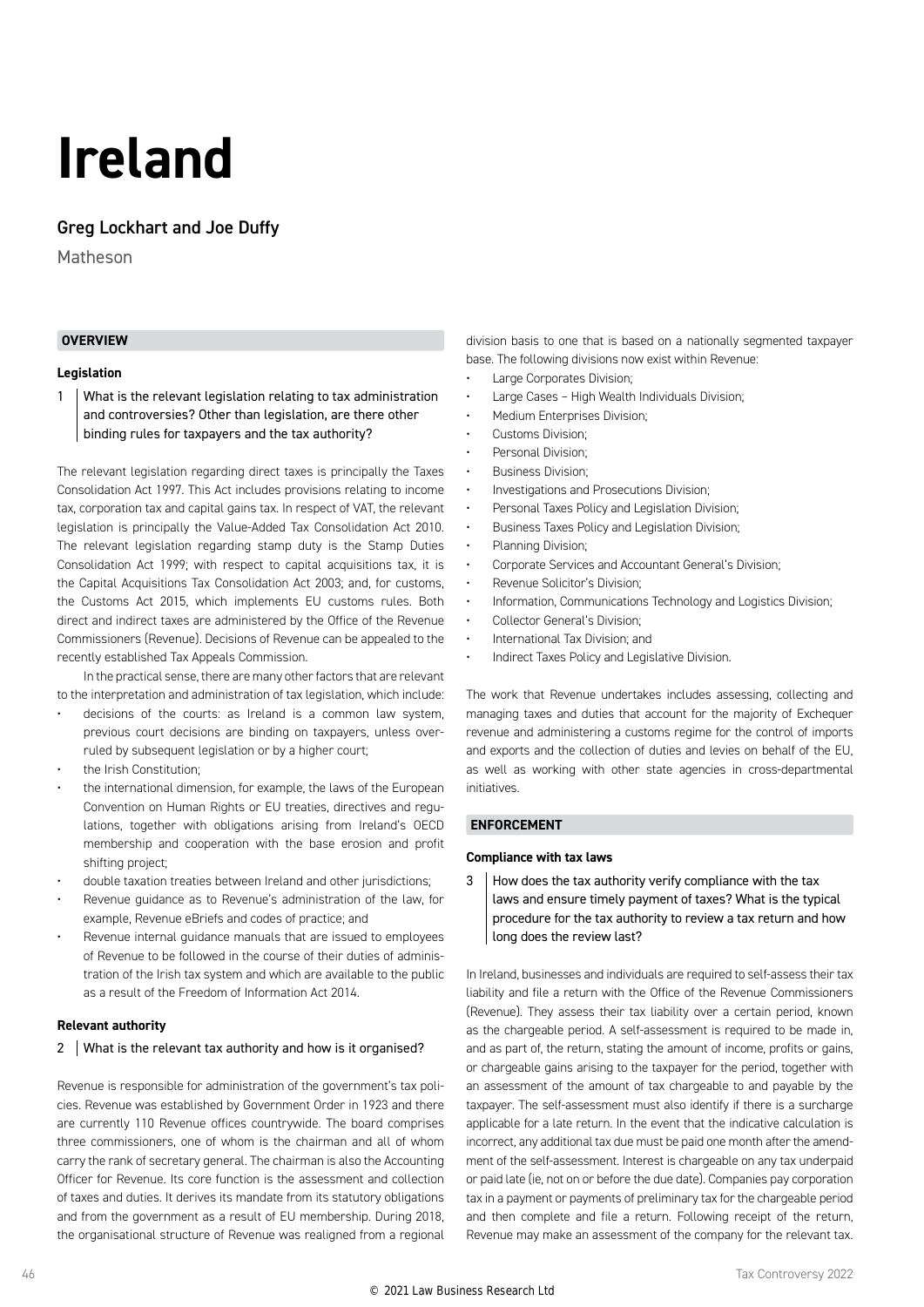There are a number of different forms of intervention that Revenue may undertake to ensure that tax liability has been self-assessed correctly and that the tax laws have been complied with. Revenue has a multifaceted approach to tackling non-compliance and may carry out a number of activities. Revenue may undertake a non-audit compliance intervention, which does not have the same level of formality as an audit or investigation, and may be in the form of an unannounced visit, a request for a business to undertake a self-review of tax liability or a pursuit of returns from non-filers. Revenue may also undertake a formal audit, which is an examination of a taxpayer's tax return, declaration of liability, statement of liability or compliance with tax and duty legislation. A Revenue audit may be undertaken by a single Revenue auditor or a team of auditors, depending on the complexity of the audit. Lastly, Revenue can undertake a formal investigation of a taxpayer's affairs where it believes that serious tax evasion may have occurred. Such an investigation may result in criminal prosecution.

Revenue assessments can be raised within four years of the end of the chargeable period for which the return is filed. Revenue may make an assessment if it is not satisfied with a particular return filed having received information in that regard, or where a Revenue officer has reason to believe that a return does not contain a full and true disclosure of all material facts. Revenue must give notice of assessment to the chargeable person. This should include time allowed for an appeal. It must identify separate liability to different taxes if applicable.

#### **Types of taxpayer**

#### $4$  Are different types of taxpayers subject to different reporting requirements? Can they be subjected to different types of review?

In Ireland, the taxpayer reporting requirements vary depending on whether the taxpayer is employed or self-employed. The taxation system for individuals employed by an employer is the Pay-As-You-Earn (PAYE) system and employees have their taxes deducted at source through payroll by their employer. Self-employed individuals are required to submit their own individual return on a self-assessment basis, in the same manner as a company submits a corporation tax return. Generally, the same processes of review are applied to all taxpayers. However, as Revenue adopts a risk-based approach to audits, certain categories of taxpayers would be considered lower-risk than others: for example, taxpayers who pay tax through the PAYE system. Furthermore, there are differing levels of engagement between taxpayers and Revenue; for example, companies in the Large Corporates Division who have opted into a cooperative compliance framework would have closer contact with Revenue officials on a more regular basis.

#### **Requesting information**

#### 5 What types of information may the tax authority request from taxpayers? Can the tax authority interview the taxpayer or the taxpayer's employees? If so, are there any restrictions?

Revenue officers may make such enquiries or take such actions within their powers as they consider necessary to ascertain whether a person is chargeable to tax and to assess the amount of income, profits or gains and the entitlement of the person to any allowance, deduction or relief. A Revenue officer may enter any business premises where that officer has reason to believe that there has been activity relating to chargeable tax, there are any records relating to such activity, or any property is or has been located. Such an officer may request a person who has information relating to such tax liability to provide information and explanations relating to the liability, and to produce any relevant records or property. They can also search the premises for any such records or property if they feel they have not been produced.

There is a limit as to what the officers can obtain; they cannot require anything within the ambit of legal privilege or professional advice given in a confidential nature to a client. The officer also needs a warrant to enter any premises that is a private residence.

#### **Available agency action**

#### $6$  What actions may the agencies take if the taxpayer does not provide the required information?

If a Revenue officer has reason to believe that a person is withholding records or property relating to tax, the officer is entitled to search the premises in question for such records or property. A person who does not comply with an officer for this purpose is liable for a penalty  $of f:\Delta$ 000

If, during an audit intervention, a taxpayer refuses to facilitate the audit or to produce the requested information, it will be regarded as obstructing the audit process. If Revenue cannot obtain cooperation after a reasonable period, it will advise the taxpayer that such obstruction is a criminal offence. There may also be situations in which it may be necessary for Revenue to take immediate action to secure information.

Revenue may also serve notice on a financial institution and other third parties to make books, records or other documents available for inspection if they contain information relating to a tax liability of a taxpayer, even if the taxpayer is not known to the officer but is identifiable by other means. The officer authorised by Revenue must have reasonable grounds to believe that the financial institution or other third party is likely to have information relating to this liability. Revenue may also avail itself of a provision in the legislation that allows for an application to be made to the High Court for an order requiring information from financial institutions or third parties.

Where a taxpayer fails to submit a return on time, Revenue may charge interest on any tax that is paid late, and a surcharge will apply to the tax liability in question. The surcharge is treated as part of the liability to tax. The principal risk of not engaging constructively with Revenue is triggering a Revenue assessment of a taxpayer's tax liability, and ultimately non-compliance during an audit may result in increased penalties.

#### **Protecting commercial information**

7 How may taxpayers protect commercial information, including business secrets or professional advice, from disclosure? Is the tax authority subject to any restrictions concerning what it can do with the information disclosed?

No powers of search or request of Revenue should be construed as requiring a person to disclose any information that would be covered by legal professional privilege, or that would constitute professional advice of a confidential nature given to a client. Legal advice privilege applies to confidential communications between a solicitor and client and litigation privilege applies in the context of advice given regarding litigation. Legal advice privilege applies only to lawyers. However, the Taxes Consolidation Act 1997 (TCA) protects professional advice given to a taxpayer if given in a confidential nature. An authorised officer of Revenue or a taxpayer who refuses to produce a document on the basis of privilege can apply to the District Court for a determination as to whether a document is privileged legal material.

Revenue is obliged by legislation to keep all taxpayer information held by it confidential. Information held by Revenue can only be disclosed in accordance with the TCA or other statutory provisions. Revenue is not obliged to withhold information in criminal proceedings or in proceedings to do with the administration or enforcement of the TCA or related legislation.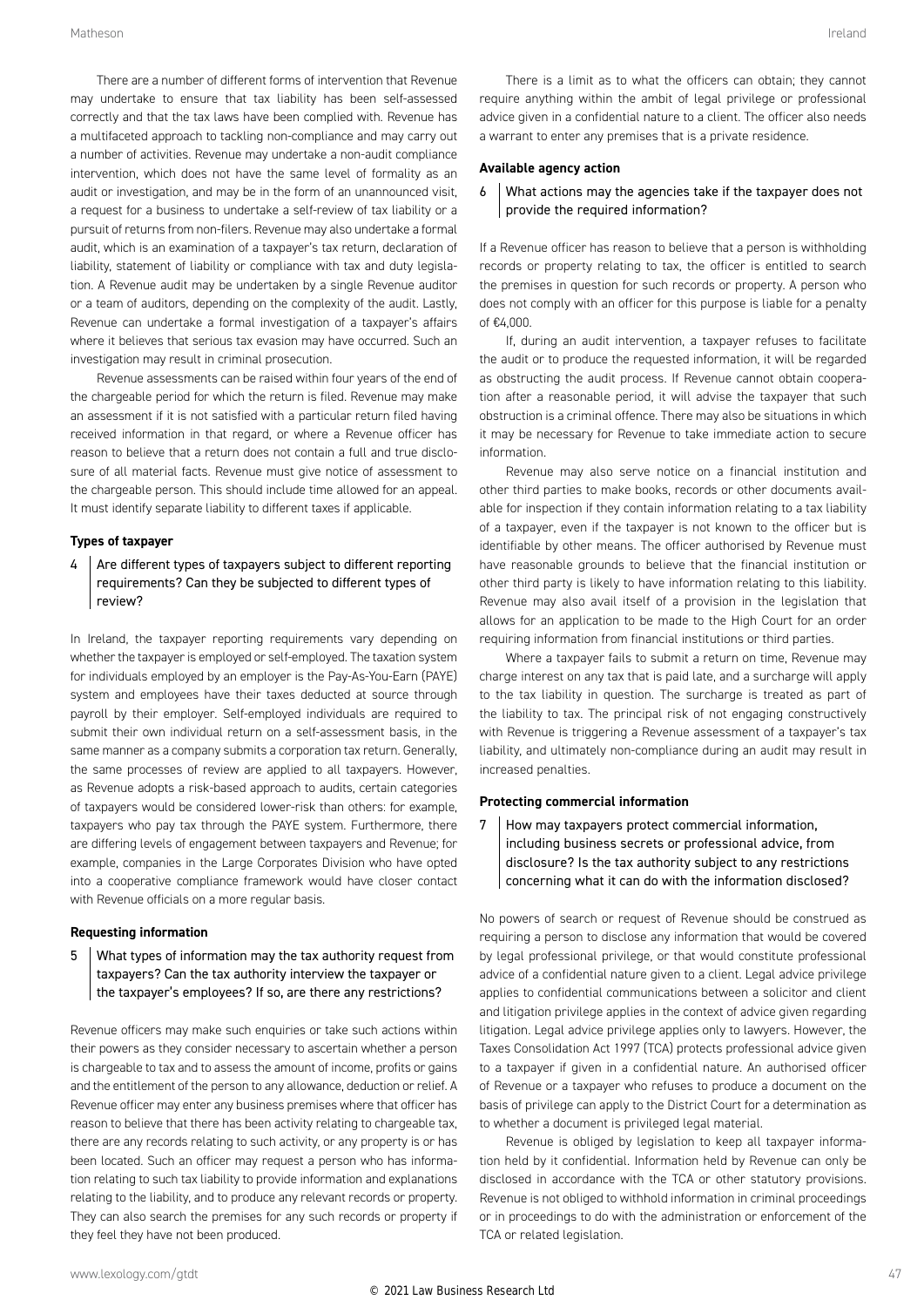Revenue may only keep records that have been obtained from a taxpayer for as long as the investigation or audit into the taxpayer is ongoing. Information stored and maintained by Revenue is subject to the Data Protection Acts 1988 and 2018, and Revenue must comply with the General Data Protection Regulation (EU) 2016/679. The data protection laws ensure that Revenue must act with a clear legal basis, while safeguarding taxpayers' rights as regards the use of retention and accuracy of information. Whereas before the Finance Act 2017, Revenue was required to disclose the name of the taxpayer relevant to a notice for information from a third party, this is no longer required. Revenue can seek non-specific information on taxpayers from third parties.

The Tax Appeals Commission (TAC) is required to publish determinations but must ensure that the identities of the parties involved are not revealed. The TAC may also publish reports on its decision, which must as far as possible prevent the identification of any party involved in the decisions.

#### **Limitation period for reviews**

#### 8 | What limitation period applies to the review of tax returns?

Where a chargeable person has delivered a return containing a full and true disclosure of all material information for a chargeable period in which the return is filed, Revenue may not make an assessment or an amendment to an assessment after the end of four years commencing at the end of the chargeable period in which the return is filed.

Unless and until a full and true return has been filed, the four-year time limit does not begin to run. A Revenue assessment on a person other than a chargeable person cannot be made any later than four years after the chargeable period to which the assessment relates.

Revenue is not bound by the four-year look-back period for the raising or amending of assessments in cases of fraud or neglect on the taxpayer's behalf.

#### **Alternative dispute resolution**

9 Describe any alternative dispute resolution (ADR) or settlement options available.

While there is no formal ADR programme in place, Revenue's Complaint and Review Procedure is the process by which customer service issues between taxpayers and Revenue can be resolved. There are a number of stages to such proceedings. First, a taxpayer makes a formal complaint to the office where their case is managed. If dissatisfied with the result, a taxpayer can seek review by the manager for the local office, or in certain circumstances, from the divisional or regional office. If still dissatisfied, a taxpayer can seek independent review by an internal or external reviewer.

The TAC is the body responsible for hearing appeals in relation to an assessment made by Revenue. The TAC is under an obligation to be flexible in its proceedings. Appeal commissioners must endeavour, to the best of their ability, to ensure a flexible approach in relation to procedural matters and the avoidance of undue formality. Appeal commissioners must also give the parties the opportunity to settle their dispute by agreement. It is understood that, particularly with regard to cases that were under appeal prior to the formation of the new TAC and are governed by transitional rules, Revenue will take a pragmatic and commercial view in seeking to negotiate a settlement with taxpayers relating to the alleged liability.

Generally, the Code of Practice for Revenue Audit and Compliance Intervention states that the use of appropriate monetary settlement is consistent with the efficient management of the tax system and it has an important role in Revenue's compliance programmes.

#### **Collecting overdue payments**

10 How may the tax authority collect overdue tax payments following a tax review?

Revenue may take a number of enforcement actions in the collection of overdue tax payments. The most frequently used enforcement action is recovery by sheriff. Revenue uses the services of a number of sheriffs to deal with the majority of cases to do with overdue tax payments. Attachment is an exemplary enforcement option that can be used where conventional enforcement by sheriff has failed. Revenue also contracts with a number of solicitor firms for the purpose of pursuing payment through a court action. In certain circumstances, tax can also be collected through payroll.

#### **Penalties**

#### $11$  In what circumstances may the tax authority impose penalties?

Revenue may impose a number of fixed penalties for non-compliance. Where a person has been required by notice given under or for the purposes of certain provisions relating to corporation tax to furnish any information or particulars and he or she fails to comply with this notice, he or she will be liable to a penalty of €3,000.

If the failure continues after judgment has been given, there is an additional penalty of €10 per day. If the taxpayer is a company, the penalty is €4,000 and €60 per day. Furnishing incorrect information or particulars gives rise to a penalty of €3,000 or €4,000 for a company.

Furthermore, Revenue may impose tax-geared penalties for specific defaults. In a case where a penalty arises, the amount of the penalty is generally computed by Revenue, agreed with the taxpayer and paid. If the taxpayer does not agree with the computation, it is a matter for a court to determine whether the taxpayer is liable.

#### 12 | How are penalties calculated?

The calculation depends on a classification of the default into categories; that is, whether the action that gave rise to the liability was careless or deliberate behaviour and whether it was with or without significant consequences. The level of disclosure made by a taxpayer is also considered. Qualifying disclosure is defined as disclosure of complete information in relation to, and full particulars of, all matters occasioning a liability to tax that gives rise to a penalty.

The penalty amount differs depending on whether the disclosure was the first, second or third disclosure made by the taxpayer in that category. Higher penalty rates arise when there is deliberate behaviour and with no qualifying disclosure. Cooperation with Revenue also affects the rate where there has been no disclosure.

The penalty also varies depending on whether the qualifying disclosure was prompted or unprompted.

#### 13 What defences are available if penalties are imposed?

Taxpayers are responsible for the filing and payment of their own taxes, even where filed on their behalf by a professional adviser. The TCA applies to self-assessments made by another person acting under the taxpayer's authority as if it was made by the taxpayer. As the penalty calculation rules take into account the extent to which the taxpayer's behaviour was careless or deliberate and the level of cooperation, the taxpayer who was unaware of non-compliance through carelessness and later cooperates with Revenue in assessment of the correct liability would likely incur a lesser penalty.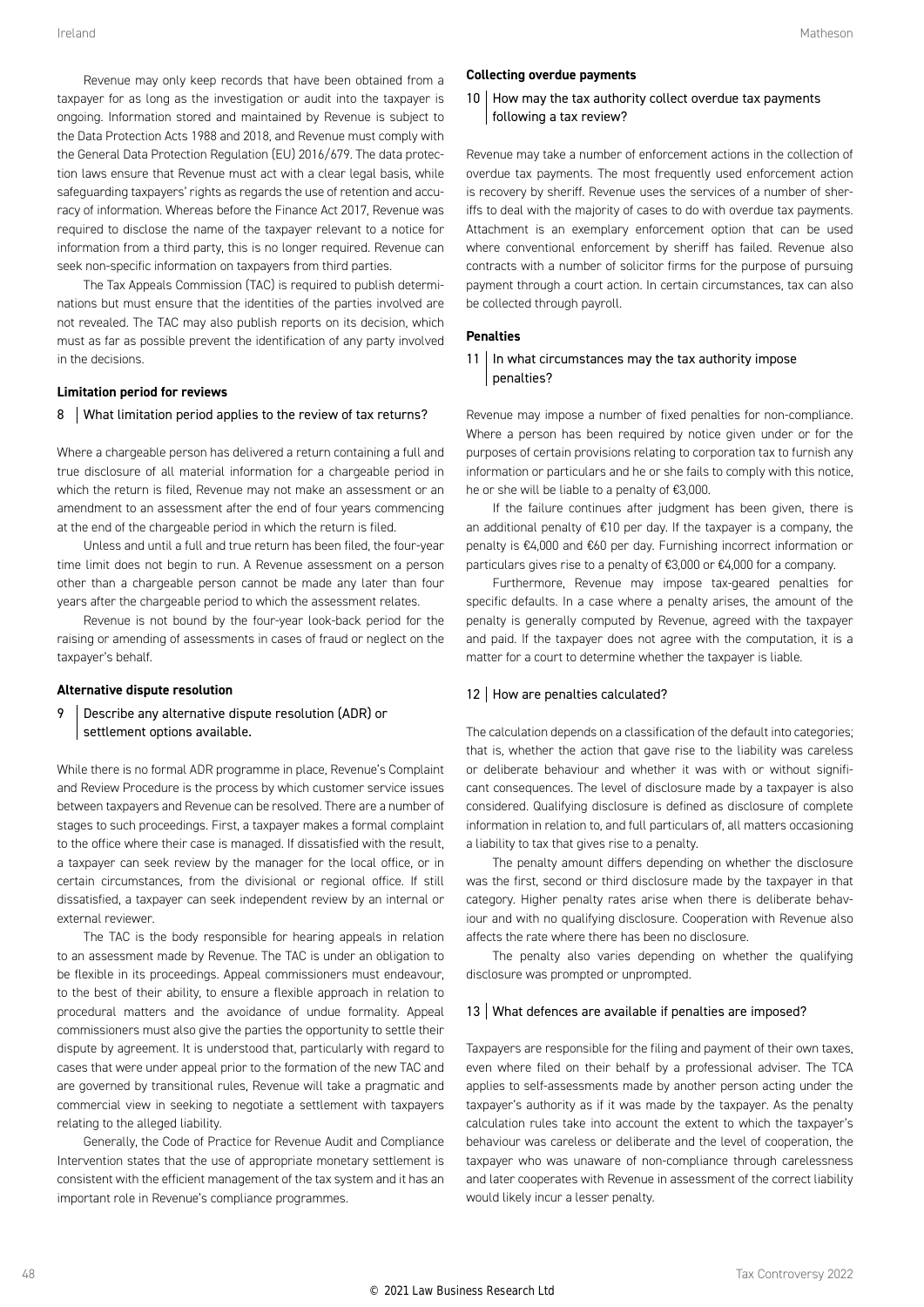#### **Collecting interest**

#### 14 | In what circumstances may the tax authority collect interest and how is it calculated?

Interest may be charged on late payments of tax in a number of sections in the TCA. In addition, where as a result of a Revenue intervention it is clear that the taxpayer has not made a full and correct return and that an undercharge to tax or duty arises, interest charges arise under the relevant interest provisions in the TCA. Interest is treated as an increase in tax due for the accounting period in question. The rate of interest is determined by the relevant section in the TCA.

#### **Criminal consequences**

15  $\vert$  Are there criminal consequences that can arise as a result of a tax review? Are these different for different types of taxpayers?

Criminal prosecution may result from a Revenue investigation and those convicted are liable to a fine or imprisonment or both. A Revenue investigation is an examination of a taxpayer's affairs where Revenue has reason to believe, after an examination of the relevant information, that a serious tax or duty evasion, or other offence, such as fraud, smuggling or trade without an excise licence, may have been committed.

A taxpayer commits a criminal offence under the TCA if he or she knowingly or wilfully files an incorrect tax return, or if he or she knowingly or wilfully aids, abets, assists, incites or induces another to file such a return. The Director of Public Prosecutions makes decisions as to whether a case should be prosecuted.

#### **Enforcement record**

#### 16 What is the recent enforcement record of the authorities?

The enforcement record of Revenue is good and public opinion in Ireland is strongly against tax-avoidance schemes.

#### **THIRD PARTIES AND OTHER AUTHORITIES**

#### **Cooperation with other authorities**

 $17$  Can a tax authority involve or investigate third parties as part of the authority's review of a taxpayer's returns?

The Office of the Revenue Commissioners (Revenue) may request certain information from a bank or financial institution or other third party in relation to a taxpayer's affairs. There is a provision in the Taxes Consolidation Act 1997 for an application for a court order directing a bank, financial institution or third party to furnish such information to Revenue. Taxpayers' rights regarding the privacy and security of their personal data are protected by the Data Protection Acts 1988 and 2018.

#### $18$  Does the tax authority cooperate with other authorities within the country? Does the tax authority cooperate with the tax authorities in other countries?

In practice, Revenue works with a number of other authorities within Ireland in carrying out its functions, including An Garda Síochána (the Irish police force), the National Employment Rights Authority and the Department of Social Protection.

Revenue cooperates with multiple foreign tax authorities. Ireland has entered into a number of double taxation treaties with other jurisdictions. In addition to Ireland's treaty network, Ireland has entered into tax information exchange agreements (TIEAs) with many other jurisdictions, under which Revenue cooperates with foreign authorities in the exchange of tax information. Ireland's TIEAs tend to follow the OECD model for TIEAs. Ireland has also signed up to the Multilateral Convention on Mutual Administrative Assistance in Tax Matters, which provides for information exchange to combat cross-border tax avoidance and evasion. Revenue has information exchange obligations arising from Ireland's membership of the EU and the OECD, both of which involve automatic exchange of information relating to crossborder tax rulings and advance pricing agreements.

#### **SPECIAL PROCEDURES**

#### **Voluntary disclosure and amnesties**

 $19$  Do any special procedures apply in cases of financial or other hardship, for example when a taxpayer is bankrupt?

In the past, the Office of the Revenue Commissioners (Revenue) has been sympathetic to occasional cash flow difficulties, but it has been keen to stress that the legal obligations for payment apply equally to all taxpayers. The Office of the Collector-General is charged with the responsibility of ensuring the collection of the majority of business and personal taxes. Where a taxpayer falls behind on tax payments, Revenue will seek to engage with the taxpayer to address the issue. Where meaningful engagement is not forthcoming, Revenue may take other actions, such as charging interest or commencement of an enforcement action.

#### $20$   $\vert$  Are there any voluntary disclosure or amnesty programmes?

Historically, Revenue has had a number of amnesty programmes, but none exist at present.

The procedure for voluntary disclosure is recognised and provided for within the Taxes Consolidation Act 1997 (TCA) and the Revenue's Code of Practice for Revenue Audit and other Compliance Interventions (2017), which sets out the guidelines to be followed by the taxpayer and Revenue when making qualifying disclosures.

The benefit of availing of the qualifying disclosure procedure is that it entitles the taxpayer to a reduction in penalties in any tax settlement with Revenue, and the taxpayer's name will not be published in the list of tax defaulters in accordance with section 1086 TCA.

A taxpayer is entitled to make a qualifying disclosure in respect of undeclared tax, errors or duty liabilities at any time. However, any disclosure will be excluded from being a 'qualifying disclosure' in circumstances where a Revenue investigation has already commenced or the matters contained in the disclosure were already known to Revenue through their own investigations.

There are two types of qualifying disclosures – prompted and unprompted. A prompted qualifying disclosure applies in circumstances where a notification of a Revenue audit has issued from Revenue but before the examination of the books and records or other documents has commenced. In contrast, an unprompted qualifying disclosure is a disclosure letter submitted in the absence of any communication from Revenue. In practice, the level of the penalty will depend on whether the disclosure is prompted or unprompted, with unprompted disclosures attracting lower penalties. Another criterion in the level of the penalty is the degree of cooperation that the taxpayer has provided in dealings with Revenue.

#### **RIGHTS OF TAXPAYERS**

#### **Rules protecting taxpayers**

#### 21 | What rules are in place to protect taxpayers?

The Office of the Revenue Commissioners (Revenue) is subject to the Data Protection Acts 1988 and 2018. These acts confer rights on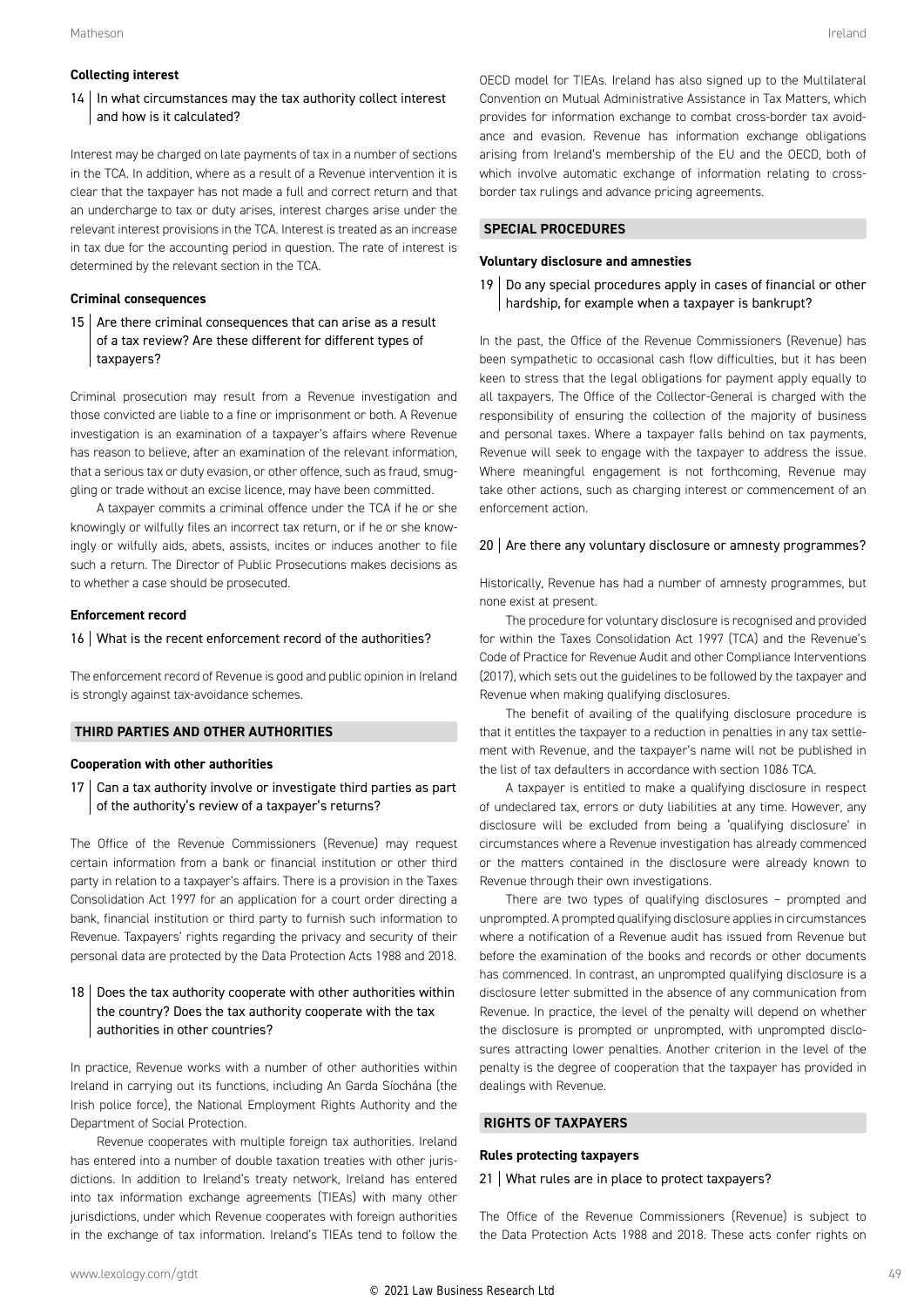individuals with regard to their personal data, and responsibilities on entities that use and process such data. Revenue treats all personal information received as confidential, and can only disclose such information to third parties under certain conditions. Revenue is also subject to the oversight of the Tax Appeals Commission (TAC) and the High Court in the discharge of its functions.

Under the Customer Service Charter that is part of Revenue's Complaints and Review Procedure, taxpayers can expect to be treated with courtesy and consistency, and can expect to be given the necessary information and assistance required to help them understand their tax obligations. A presumption of honesty also exists with respect to a taxpayer's dealings with Revenue.

#### **Requesting information**

#### 22 How can taxpayers obtain information from the tax authority? What information can taxpayers request?

Under the Data Protection Acts 1988 and 2018, Revenue must, on request from a taxpayer, provide that taxpayer with a copy of personal information that Revenue holds on them. Such information must also only be held by Revenue for as long as is necessary to carry out its functions in relation to such information. The taxpayer, who is the data subject, can request a copy of all information relating to them by way of a data protection access request in writing to the Data Controller in Revenue. The implementation of data protection legislation in Ireland is supervised by the Data Protection Commissioner.

Under the Freedom of Information Act 2014, any person can request access to information held by Revenue, as Revenue is a public body, provided it is not personal information or information that, if disclosed, would compromise law enforcement, security or the finances of the state.

#### **Tax authority governance**

#### $23$  Is the tax authority subject to non-judicial oversight?

Revenue is accountable to the Government of Ireland, which is responsible for the appointment of new Revenue commissioners. Decisions of Revenue can be appealed to the TAC as outlined in the following questions. Likewise, actions of the Revenue may be open to judicial review directly before the High Court in certain circumstances.

#### **COURT ACTIONS**

#### **Competent courts**

#### 24 Which courts have jurisdiction to hear tax disputes?

In Ireland, the High Court, Court of Appeal and Supreme Court have appeal jurisdiction to hear appeals on a point of law from determinations of the Tax Appeals Commission (TAC). A taxpayer who wishes to make an appeal against a decision or assessment made by the Office of the Revenue Commissioners (Revenue) must submit a written notice of appeal to the TAC, which is an independent statutory body whose main task is hearing, determining and disposing of appeals against assessments and decisions of Revenue concerning taxes and duties in accordance with relevant legislation. The legislation concerned is the Finance (Tax Appeals) Act 2015 and the Taxes Consolidation Act 1997. The TAC currently comprises two appeal commissioners appointed by the Minister of Finance, who have a renewable fixed term of seven years in office, together with staff who support the appeal commissioners in their duties. In addition, where certain actions of the Revenue do not give rise to a direct right of appeal before the TAC, the High Court may have jurisdiction in a judicial review procedure.

#### **Lodging a claim**

#### 25 | How can tax disputes be brought before the courts?

The taxpayer must submit a written notice of appeal to the TAC. It is possible for taxpayers to make their appeals electronically through the TAC website. The taxpayer must include in the notice of appeal all of the information relating to the issue, including the name and address of the appellant, the taxpayer's personal public service number or tax reference number, information on the matter under appeal and the grounds for appeal, together with any other matters stipulated by the appeal commissioners. A taxpayer will have 30 days to appeal a decision or assessment made by Revenue. There is no minimum threshold value of an appeal stated in the rules of procedure.

As soon as practicable after receipt of the notice of appeal, the TAC will send a copy of the notice of appeal and any supporting documentation to Revenue. Revenue will be advised that any objection to the acceptance of the appeal on the grounds of validity of the appeal must be communicated to the TAC by notice in writing, stating their reason for the objection, no later than 30 days after the date on which the copy of the notice of appeal has been sent to them. To be a valid appeal, it must be made in relation to an appealable matter and all conditions must be satisfied as required by the provisions of the acts relating to the appeal concerned.

Where no notice of objection has been received from Revenue within 30 days, or alternatively, where a notice of objection has been received from Revenue and the appellant has been afforded the opportunity to respond in writing to that notice of objection, the commission will decide whether or not the appeal should be accepted.

A decision on whether or not an appeal should be accepted may be made by a member or members of staff of the commission or by a commissioner. A decision not to accept an appeal will only be made where the member or members of staff of the TAC or the appeal commissioner is satisfied that the appeal is not a valid appeal, the appeal is without substance or foundation or the appeal is a late appeal and the requirements for acceptance of a late appeal have not been satisfied.

An individual can appeal a decision of the TAC to the High Court in situations where they consider that the TAC erred in its decisions in relation to a point of law only, but not in relation to the facts. A party to an appeal process who is dissatisfied with a decision of the TAC as being erroneous on a point of law may by notice in writing require the TAC to state and sign a Case Stated for the Opinion of the High Court. Such written notice must be given to the TAC, and copied to any other party to the appeal, no later than 21 days from the date on which the decision has been notified to the parties, and must specify the particular respect in which the decision is alleged to be erroneous in law. Decisions of the High Court can be then appealed to the Court of Appeal, and from there to the Supreme Court.

#### **Combination of claims**

#### $26$  Can tax claims affecting multiple tax returns or taxpayers be brought together?

Where multiple appeals regarding the same matter are brought by different taxpayers, Revenue may apply to have the cases effectively joined on application to have all cases except one stayed for the duration of the hearing of the single appeal case and can then apply the determination to each appeal case on the same matter.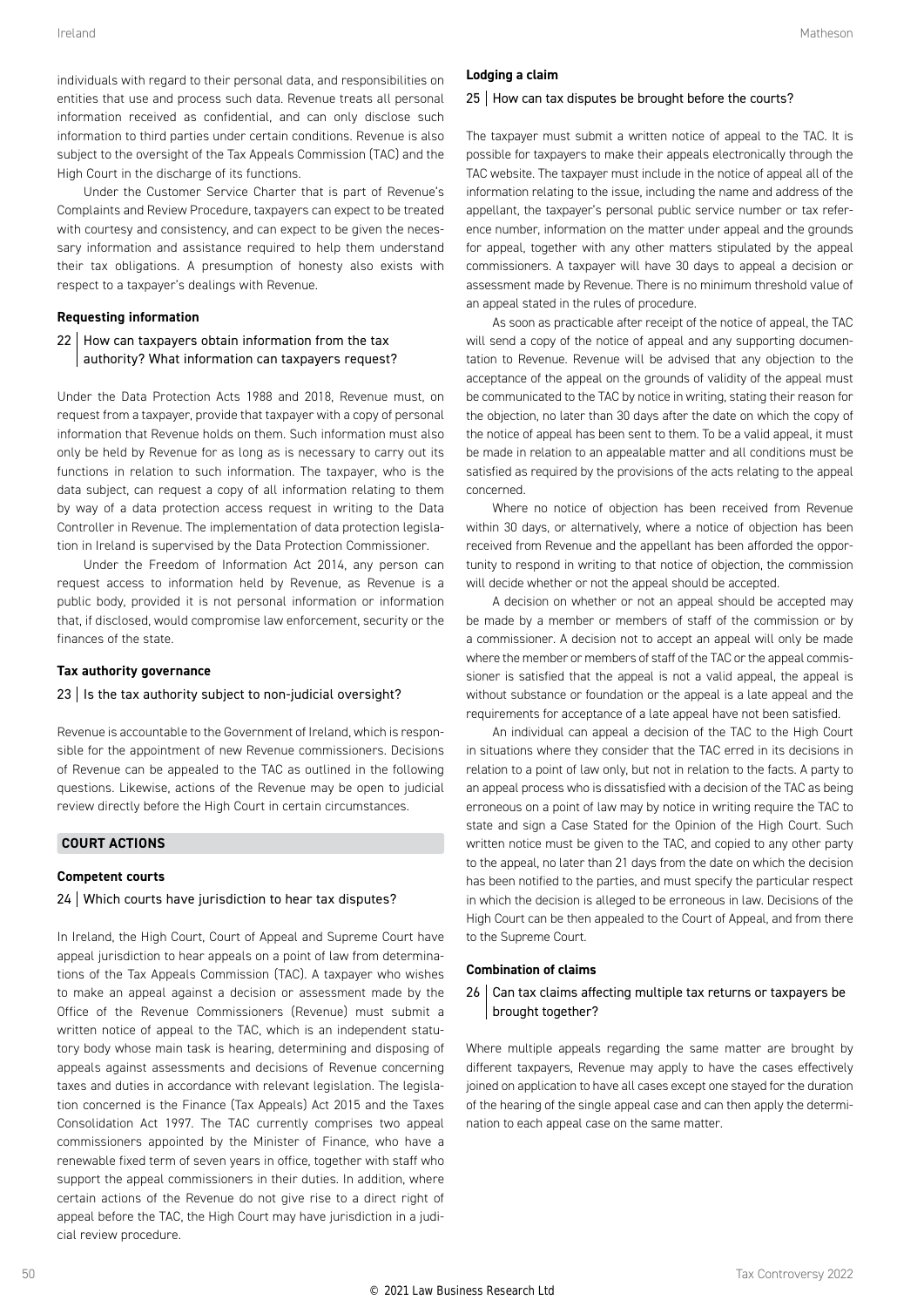#### **Pre-claim payments**

#### $27$  Must the taxpayer pay the amounts in dispute into court before bringing a claim?

Having lodged an appeal against a Revenue assessment, a taxpayer will have paid the tax that the taxpayer believes is due for the relevant accounting period as a precondition of the appeal. There is no requirement to pay the disputed tax to appeal. On the determination of the appeal, if there is any additional tax due as a result of the determination, it will then become payable. Where a chargeable person has an additional liability to tax on the determination of an appeal, that additional amount of tax is generally deemed due and payable on the same date as the tax charged by the assessment that was under appeal.

If the tax paid was 90 per cent of the total tax after the determination of the appeal, then it will be due and payable one month from the date of the determination of the appeal.

#### **Cost recovery**

#### $28$  To what extent can the costs of a dispute be recovered?

Each party is responsible for its own costs for a TAC hearing. However, the winning party may seek to recover the costs of the dispute at the High Court level.

#### **Third-party funding**

 $29$  Are there any restrictions on or rules relating to third-party funding or insurance for the costs of a tax dispute, including bringing a tax claim to court?

There are no specific restrictions of this nature stated in the rules of procedure of the TAC. However, such provisions are not permitted by a general rule of litigation in Ireland.

The Supreme Court has recently confirmed that the law of champerty in Ireland prohibits a third party with no bona fide interest in a dispute from funding another party's litigation.

#### **Court decision maker**

#### 30 Who is the decision maker in the court? Is a jury trial available to hear tax disputes?

The appeal commissioners decide on the issues under appeal and issue determinations. At present, there are two appeal commissioners; both of whom have, prior to appointment, acted as practising barristers. Where the appeal commissioners think it appropriate, they may adjudicate on a matter without a hearing on consent of the parties. Appeal commissioners may have regard to a previous appeal that raised common or related issues. There is no provision for a jury trial in the TAC. Appeals on a point of law will be adjudicated before the High Court, Court of Appeal and the Supreme Court without a jury. A jury will only be relevant in a criminal prosecution of a tax case.

#### **Time frames**

#### 31 What are the usual time frames for tax trials?

There is no specified guideline in terms of the time typically taken to complete an appeal. However, the case-management powers of the TAC are aimed at concluding appeals as expeditiously as possible. Appeal commissioners have the power to direct that a case management meeting be held to help progress a case. An initial case management meeting will normally be held following the receipt of the statement of case. Further case management conferences may be held if necessary with the aim of securing the completion of the proceedings in a fair and expeditious manner.

#### **Disclosure requirements**

32 What are the requirements concerning disclosure or a duty to present information for trial?

The TAC can request that the appellant and the Revenue submit a Statement of Case. The TAC may also direct in what order Statements of Case are to be submitted. Typically, a Statement of Case would contain an outline of the relevant facts, a list of and copies of the relevant documents that will be relied upon, details of any witnesses, details of the statutory provisions being relied upon and any case law being relied upon. The Statement of Case must be furnished to the other party at the same time as it is furnished to the TAC, and the TAC is to be given written confirmation that the other party has received a copy of the Statement of Case.

#### **Permitted evidence**

#### 33 What evidence is permitted in a tax trial?

The appeal commissioners may summon any person who they think is able to give evidence regarding an assessment made on another person to appear before them to be examined, and may examine such person under oath. The clerk, agent, servant or other person confidentially employed in the affairs of a person chargeable can also be examined in the same manner, and subject to the same restrictions, as in the case of a taxpayer who presents him or herself to be questioned in person. A person who, after being summoned, neglects or refuses to appear before an appeal commissioner at the time and place appointed for that purpose, appears but refuses to be sworn or subscribe the oath or refuses to answer any lawful question will be liable to a penalty. In general, the taxpayer may decide, but will not be compelled, to give evidence. The appeal commissioners may allow evidence to be given orally or in writing and may allow the submission of evidence that would not ordinarily be admissible in court. The appeal commissioners can limit the number of witnesses whose evidence a party may put forward.

#### **Permitted representation**

#### 34 Who can represent taxpayers in a tax trial? Who represents the tax authority?

The taxpayer can submit their own appeal to the TAC or it can be submitted on their behalf by a legal representative. The TAC will hear any barrister or solicitor, or any person who is a member of a number of professional bodies set out in the Taxes Consolidation Act 1997 (the Irish Auditing and Accounting Supervisory Authority or an accountancy body that comes within its supervisory remit, the Irish Taxation Institute and the Law Society of Ireland), who appears on behalf of a party. Notwithstanding that a person does not fall within these categories, the TAC may hear such person if they are satisfied it is appropriate to do so. The appeal commissioners are required to manage and conduct proceedings in a way that will meet the reasonable expectations of members of the public with regard to the avoidance of undue formality and a flexible approach being adopted in respect of procedural matters.

There is no provision at present for legal aid specifically in the tax appeals system.

Where a taxpayer is being prosecuted for tax evasion due to deliberately misinforming Revenue of the true facts of their business affairs or where there has been wilful non-compliance with legislation, legal representation might be available due to the criminal nature of the proceedings.

#### **Publicity of proceedings**

#### $35$  Are tax trial proceedings public?

The taxpayer can opt for an appeal hearing to be heard in camera, but the default position is that every hearing will be held in public unless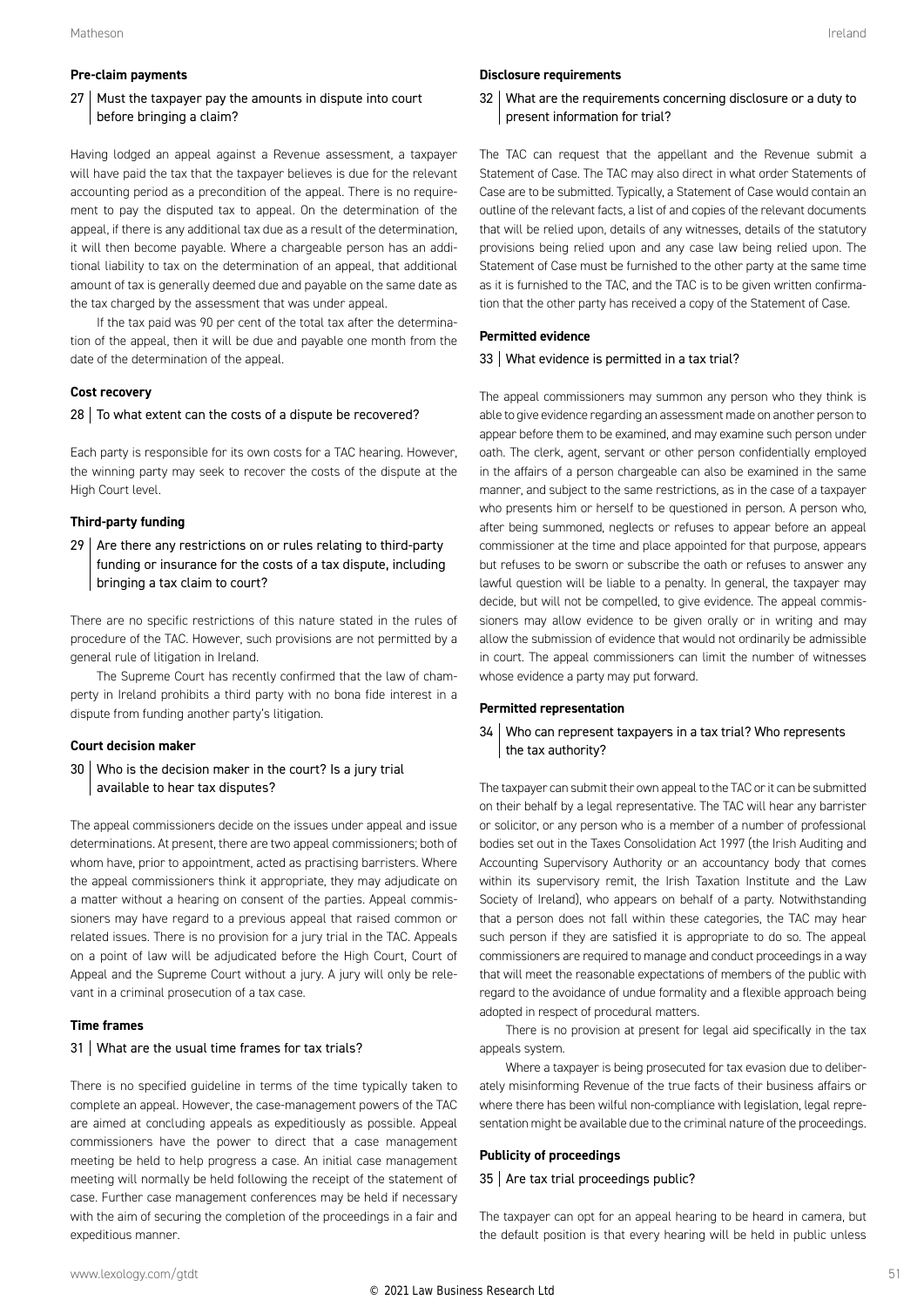specifically requested otherwise, either at the statement of case stage, or within 14 days of receiving notice of the time and place of the hearing. Appeal commissioners may also direct that an appeal or part of an appeal be held in camera if deemed necessary. Determinations are published within 90 days of the decision with the name and any personal details of the taxpayer redacted.

#### **Burden of proof**

#### 36 Who has the burden of proof in a tax trial?

The burden of proof in civil cases generally is on the balance of probabilities. In tax cases, the burden of proof depends on the particular section in the legislation that is subject to the dispute; however, generally, the burden rests with the taxpayer.

#### **Case management process**

#### 37 Describe the case management process for a tax trial.

The Finance (Tax Appeals) Act 2015 includes a number of provisions aimed at assisting the expeditious and fair completion of proceedings, including the right for appeal commissioners to direct that a meeting, known as a case-management conference, be held to progress a case. Where such a conference is arranged, the appeal commissioners will fix a date and time for an initial case management conference following the receipt of the statement of case, and this will be notified to the parties not less than 14 days prior to the time and date of the hearing. They may hold such further case management conferences as appear necessary or desirable with the aim of securing the completion of the proceedings in a fair and expeditious manner. The appeal commissioners will request the parties to the appeal to notify them in writing not later than seven days before the date fixed for a conference of any application for directions that the party intends to make, including a brief statement of the grounds on which the party will argue that such directions are necessary and appropriate for the fair and efficient disposal of the appeal. A party that notifies the commissioners of an intention to apply for a direction or directions should at the same time furnish the other party with a copy of such notification and should confirm in writing to the commission that this has been done.

The directions that can be made include a direction to join parties to an appeal, to stay the proceedings for a fixed period, to direct that the parties submit a statement of agreed facts, a book of core documents, or a book of authorities, as well as a statement of evidence to be furnished during the appeal. Appeal commissioners may also direct that any experts giving evidence of a scientific or technical nature be called to meet in advance of the hearing and prepare an agreed statement on the areas on which the experts are in agreement and the areas in which they differ.

#### **Appeal**

#### 38 Can a court decision be appealed? If so, on what basis?

While decisions of the appeal commissioners are final and conclusive on the facts of the case, a party to an appeal process who is dissatisfied with a determination of the appeal commissioners as being erroneous only on a point of law may by notice in writing require the appeal commissioners to state and sign a Case Stated for the Opinion of the High Court. Written notice must be given and copied to any other party to the appeal no later than 21 days from the date on which the determination has been notified to the parties. It must specify the particular respect in which the determination is alleged to be erroneous in law. This may in turn be appealed to the Court of Appeal and the Supreme Court. An appeal route that previously lay to the Circuit Court for a full rehearing is being discontinued.

#### **UPDATE AND TRENDS**

#### **Key developments of the past year**

 $39$  What are the current trends in enforcement of tax controversies? What are the current concerns of the authorities and taxpayers in relation to the enforcement and handling of tax controversies and are these likely to change? Are there proposals to change the relevant legislation or other rules?

The Office of the Revenue Commissioners (Revenue) published its 2020 Annual Report in April 2021. Unsurprisingly, the impact of the covid-19 pandemic is addressed before the performance review of 2020. In recognising the challenges faced by many businesses, Revenue has committed to work with viable businesses experiencing tax payment and trading difficulties.

Otherwise, Revenue noted strong levels of timely, voluntary compliance across all tax heads. Timely compliance rates were over 97 per cent for large and medium-sized cases and 96 per cent in all other cases. In 2020, Revenue completed 595,000 compliance interventions, yielding €487 million in tax, interest and penalties. Revenue settled 104 tax avoidance cases, yielding €18 million in tax, interest and penalties.

Revenue has reiterated its commitment to protecting Exchequer funds and supporting voluntary compliance by confronted non-compliance. The Annual Report recognises the external challenges presented by the covid-19 crisis, Brexit and the evolving international tax agenda.

In relation to audit and enforcement, there continues to be a focus on risk-based auditing and the use of technology. There is an express commitment to maximising the use of data and the deployment of analytics and risk-assessment approaches to identify and effectively manage compliance risk. There is extensive use of third-party information, provided to Revenue in accordance with statutory requirements, by pre-populating tax returns, refining risk systems and developing analytical tools to conduct sectoral risk assessments and detect tax and duty evasion.

The Tax Appeals Commission (TAC) also published its 2020 Annual Report in April 2021 which outlines the challenges posed by the pandemic and the success in the transition to remote hearings to ensure that taxpayers had access to their right of appeal. The Annual Report noted that 1,392 appeals were closed in 2020 with the number of ongoing appeals currently 3,021. The structure of the TAC also changed in 2020 with the first inaugural chairperson being appointed in June 2020.

#### **Coronavirus**

40 What emergency legislation, relief programmes and other initiatives specific to your practice area has your state implemented to address the pandemic? Have any existing government programmes, laws or regulations been amended to address these concerns? What best practices are advisable for clients?

On 24 March 2020, the government announced a range of measures to provide financial support to businesses and workers affected by the covid-19 pandemic. More specifically, Revenue has sought to proactively address situations where taxpayers are experiencing tax payment problems. Since then, Revenue has taken a range of actions to assist businesses experiencing cash flow and trading difficulties, including suspending all debt collection and the charging of interest on late payment for the 2020 VAT and payroll withholding periods. The deferred payments, which amounted to €2.3 billion as of 31 March 2021, have been a vital liquidity support to both small and medium-sized enterprises (given automatically) and larger businesses (on request)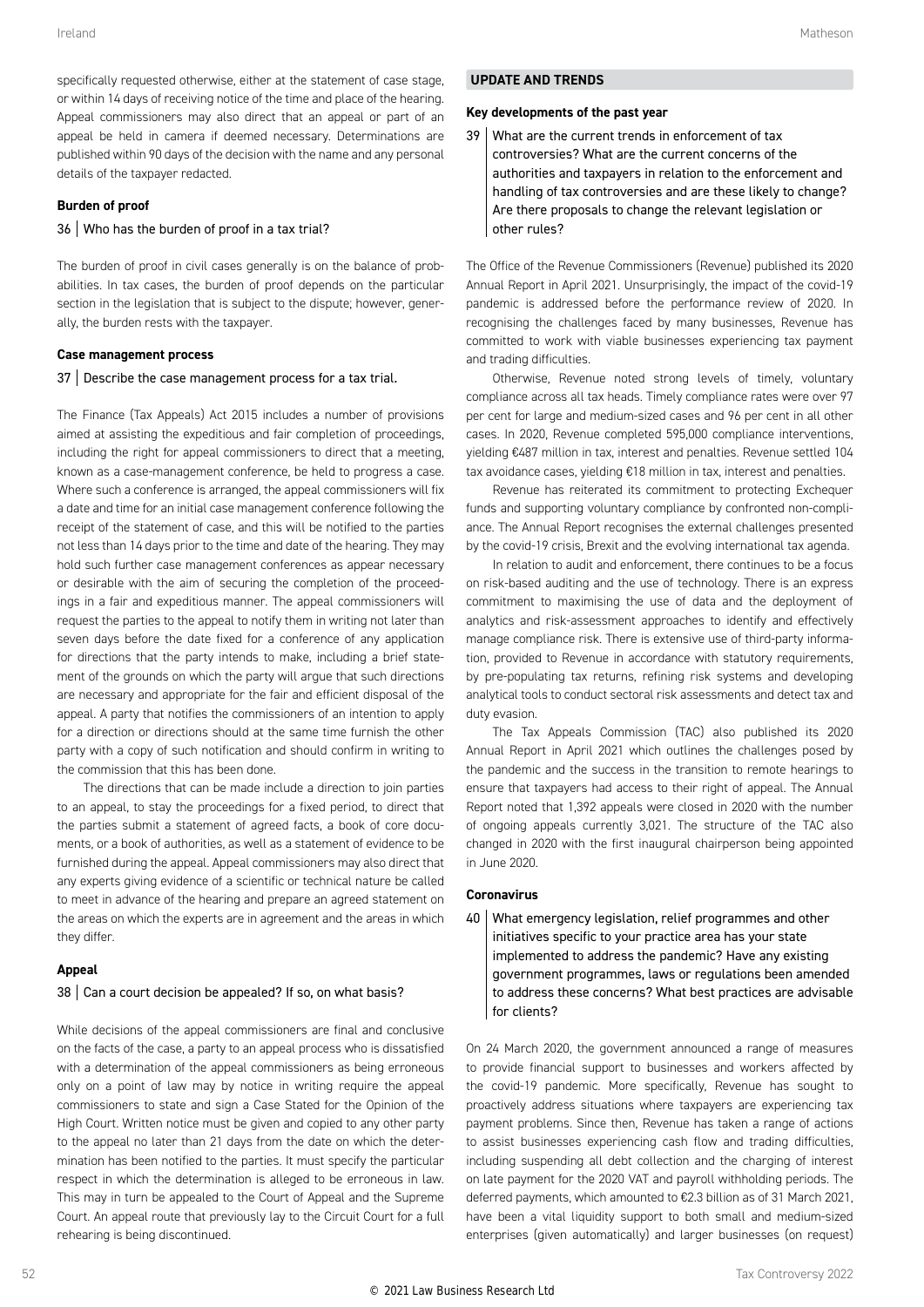that are severely impacted by pandemic. The introduction of the Covid Restrictions Support Scheme announced in Budget 2021 has resulted in payments of €423 million paid to 22,000 businesses as of the end of the first quarter of 2021.

In 2020, Revenue introduced the debt warehouse scheme that allows debts associated with the pandemic to be deferred or warehoused while a business was unable to trade or was subject to restricted trading because of covid-19-related health restrictions. Under the scheme, unpaid VAT and PAYE debts arising from the pandemic will be warehoused for a period of 12 months after a business resumes trading in accordance with the Living with Covid-19 plan. The period covered by the scheme is the period in which a business was unable to trade due to covid-19 trading restrictions until 31 December 2021. There will be no collection of any of the debt in question during this period. Interest shall apply at 0 per cent initially to the warehoused debt during period 1 ending on 31 December 2021 and period 2 from 1 January 2022 to 31 December 2022. The rate of interest shall increase to 3 per cent on commencement of period 3 from January 2023 to the date of repayment. Revenue has indicated that traders utilising the debt warehousing scheme should contact Revenue with their repayment plan for such warehoused debt before 31 December 2022. To avail of the scheme, the tax debt will have to be quantified by the business through the filing of all relevant returns for the restricted trading phase and all taxes falling outside of the debt warehouse scheme must be paid. The government has also introduced legislation that expands the scope of the debt warehousing scheme to include the recovery of any overpayment of the Temporary Wage Subsidy and Employment Wage Subsidy Scheme.

Separately, Revenue has indicated in the 2020 Annual Report that its debt management programmes including collection and enforcement activity are to resume on an incremental basis during the second quarter of 2021 depending on the status of covid-19 restrictions.

### **T**atheson

Greg Lockhart greg.lockhart@matheson.com

Joe Duffy joseph.duffy@matheson.com

70 Sir John Rogerson's Quay Dublin 2 Ireland Tel: +353 1 232 2000 Fax: +353 1 232 3333 www.matheson.com